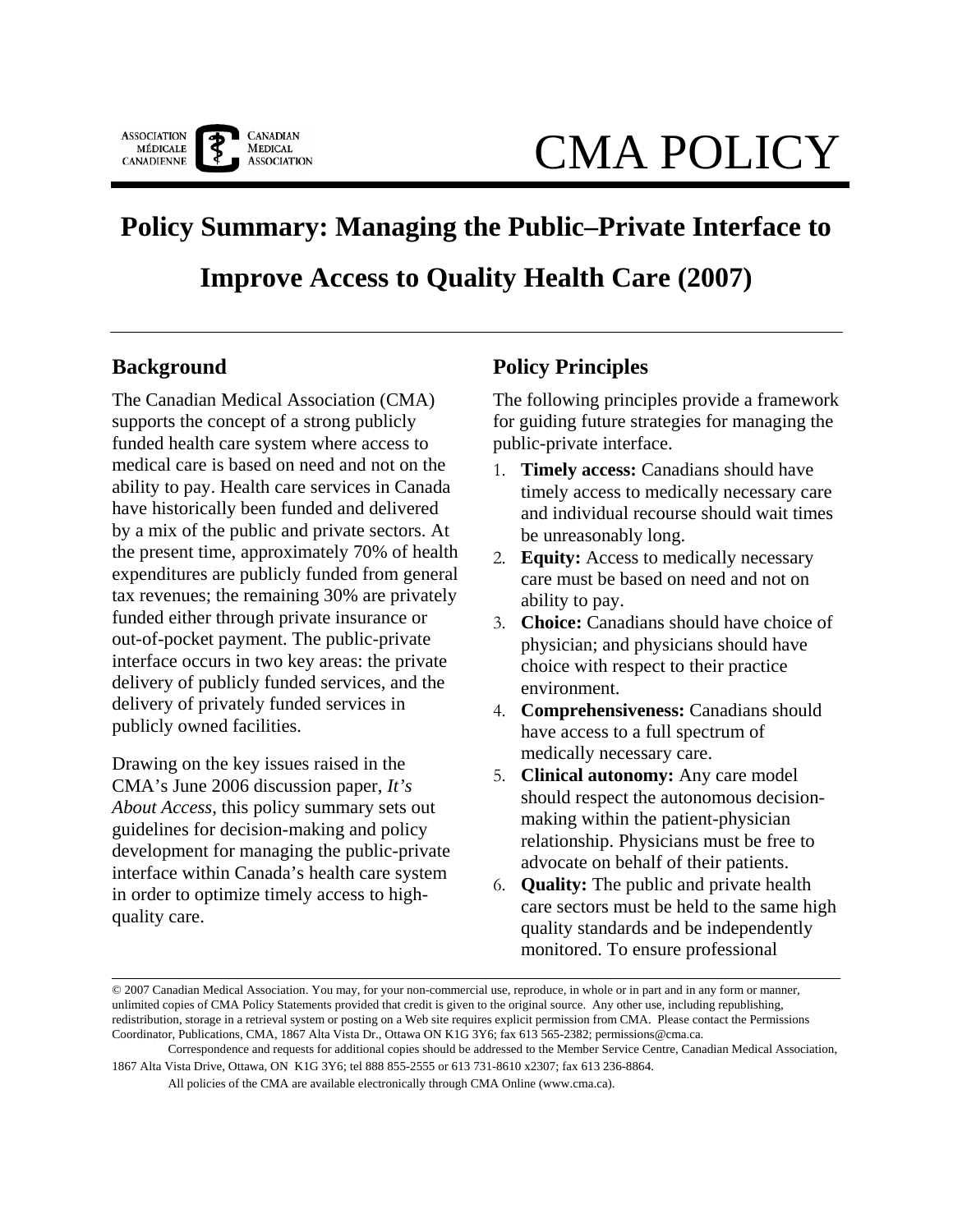accountability, any facility providing medical services must be subject to medical supervision.

- 7. **Professional responsibility:** The medical profession has a responsibility to promote the strongest possible health care system that best meets patients' needs. Both public and private sectors have a responsibility to train the next generation of health professionals and to advance knowledge through teaching and research.
- 8. **Transparency:** Decisions affecting the mix of public-private funding and delivery must be made through an open and transparent process. Providers faced with potential conflicts of interest have a duty to recognize and disclose them and to resolve them in the best interest of patients.
- 9. **Accountability:** The public and private health sectors should be held to the same high accountability standards including clinical outcomes, full cost accounting and value-for-money.
- 10. **Efficiency:** The public and private sectors should be structured to optimize the use of human and all other resources.

# **Public-Private Interface Issues**

In light of the foregoing principles, the CMA has identified several key issues where improved management of the public-private interface could lead to better access to highquality health care services for Canadians.

#### *Implementing a wait-time care guarantee*

Canadians face increasingly long wait times for necessary medical care, frequently beyond recommended maximum wait times. In the 2004 first ministers' agreement, wait time benchmarks were established for five priority areas in the publicly funded system: cardiac care, cancer care, diagnostic imaging, joint replacement and sight restoration. When care

is not delivered within benchmarks, there is no effective "safety valve" to provide recourse. Patients are forced to wait for care in Canada or seek it within the private sector or in other jurisdictions at their own expense.

A safety valve is needed to enable Canadians to obtain required care where wait time guarantees cannot be met. Ideally, Canadians would never have to use the safety valve, but its inclusion in Canadian health policy would help restore confidence in the public health system and focus governments upon meeting commitments to provide timely access to care. The Patient Wait Times Guarantee Trust announced in the 2007 federal budget is a positive first step.

The CMA recommends that:

- Governments work with the CMA and other medical organizations to establish clinically appropriate wait-time benchmarks for all major diagnostic, therapeutic, surgical and emergency services.
- Where wait-time benchmarks can be established, governments implement them nationally.
- If national wait-time benchmarks are not met, Canadians should be entitled to a publicly funded safety valve whereby the government would reimburse payment for treatment, travel and other appropriate costs if the service is provided outside the home jurisdiction or within the private sector.
- When access to timely care cannot be provided in the publicly funded system, Canadians should be able to use private health insurance to reimburse the cost of care obtained in the private sector. Private insurance contracts are now permissible in Quebec for hip replacement and cataract surgery, with the stipulation that the insurer must fund all aspects of the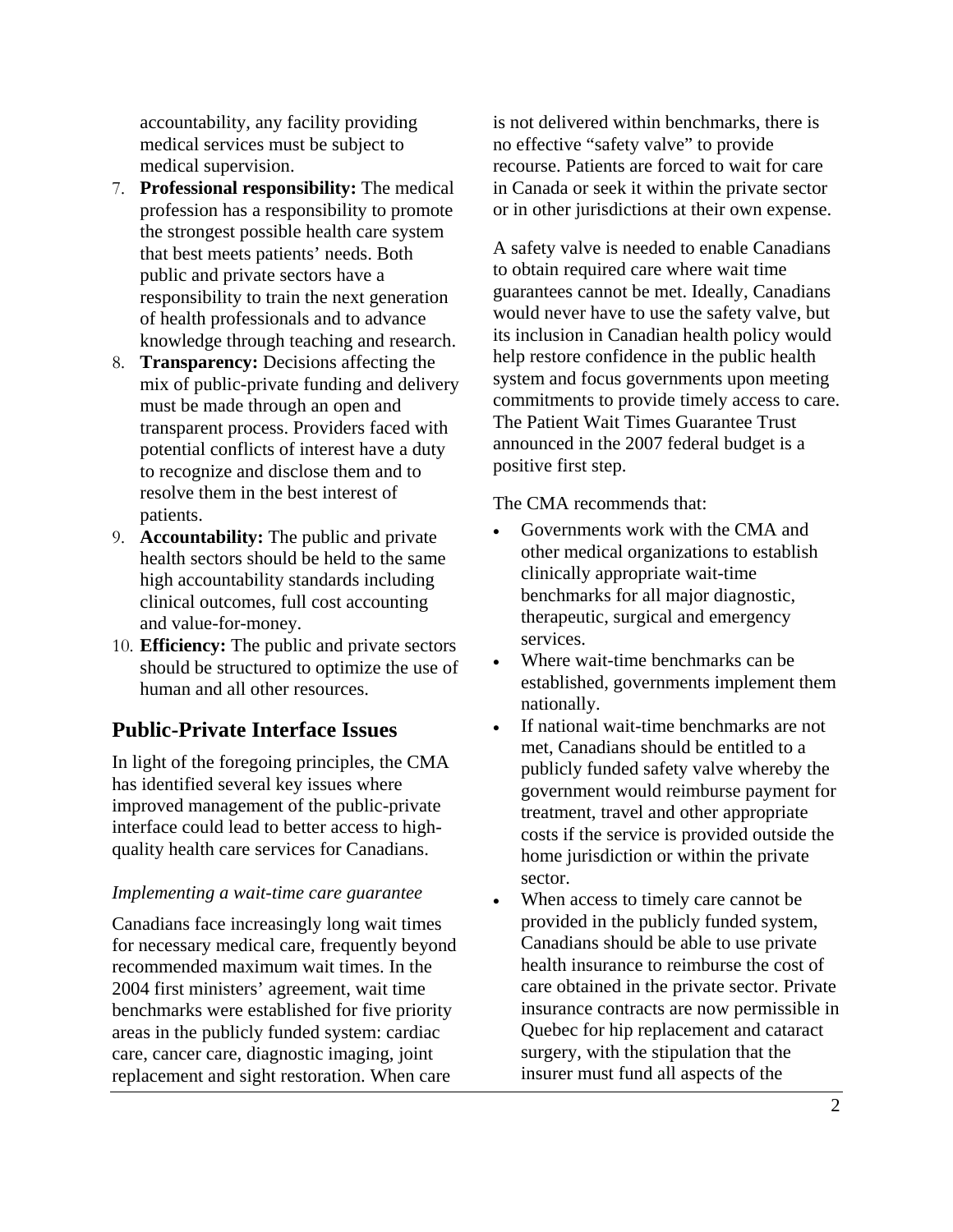treatment including rehabilitation. At present, it is not clear how this could work in practice in terms of risk rating of either the patient or on the performance of the public system.

• In the interest of providing timely care within the publicly funded system, governments must ensure that Canada has sufficient health professionals and infrastructure to meet need.

#### *Improving performance measurement, quality assurance and accountability in the publicprivate interface*

It is essential that the health care system be accountable to Canadians, in particular with respect to the roles and responsibilities of different levels of government and their delegated agents, such as regional health authorities and specialty boards. Accountability becomes all the more pressing as public-private collaboration expands.

There may be a growing role for the private sector in the delivery of publicly funded health care provided that it delivers services in a cost-effective manner. As with the public sector, any private sector involvement in health care must be patient-centered as well as transparent and accountable. Health care services in both sectors must be delivered to the same high standards of quality. In order to achieve this, solid means of quality assurance must be in place to ensure that value-formoney is being received where public funds are used to contract for service delivery in public and private settings and to monitor the impact of privately funded services on the public system.

There are currently a number of data gaps that need attention. For example, there is a lack of formal comparative studies of the costeffectiveness and quality of public and private delivery in Canada based on primary data;

there is confusion surrounding the monitoring of quality for uninsured services; and there is uncertainty about the extent of voluntary accreditation of health care facilities in the public and private sectors.

The CMA recommends that:

- Governments establish uniform requirements and regulation where appropriate for measuring quality of care in both public and private settings, including:
	- a) collection of data on process and outcomes of care;
	- b) reporting of such data on all publicly insured services to regulatory bodies;
	- c) accreditation standards for both public and private service delivery equivalent to those of the Canadian Council on Health Services Accreditation; and
	- d) protection of health information privacy.
- Governments and regional health authorities that enter into public-private partnerships do so through an open and transparent tendering process.
- Where governments include publicprivate delivery mechanisms to expand system capacity, they do so with regulation to evaluate quality and costeffectiveness.
- Governments conduct ongoing evaluation of the quality and cost-effectiveness of public-private delivery options.

#### *Defining the public health care system and the basket of publicly insured services*

The delineation of publicly insured services is a fundamental policy issue for governments, health care providers and patients. The publicly-funded health system cannot be expected to meet all needs for all patients; choices must be made and trade-offs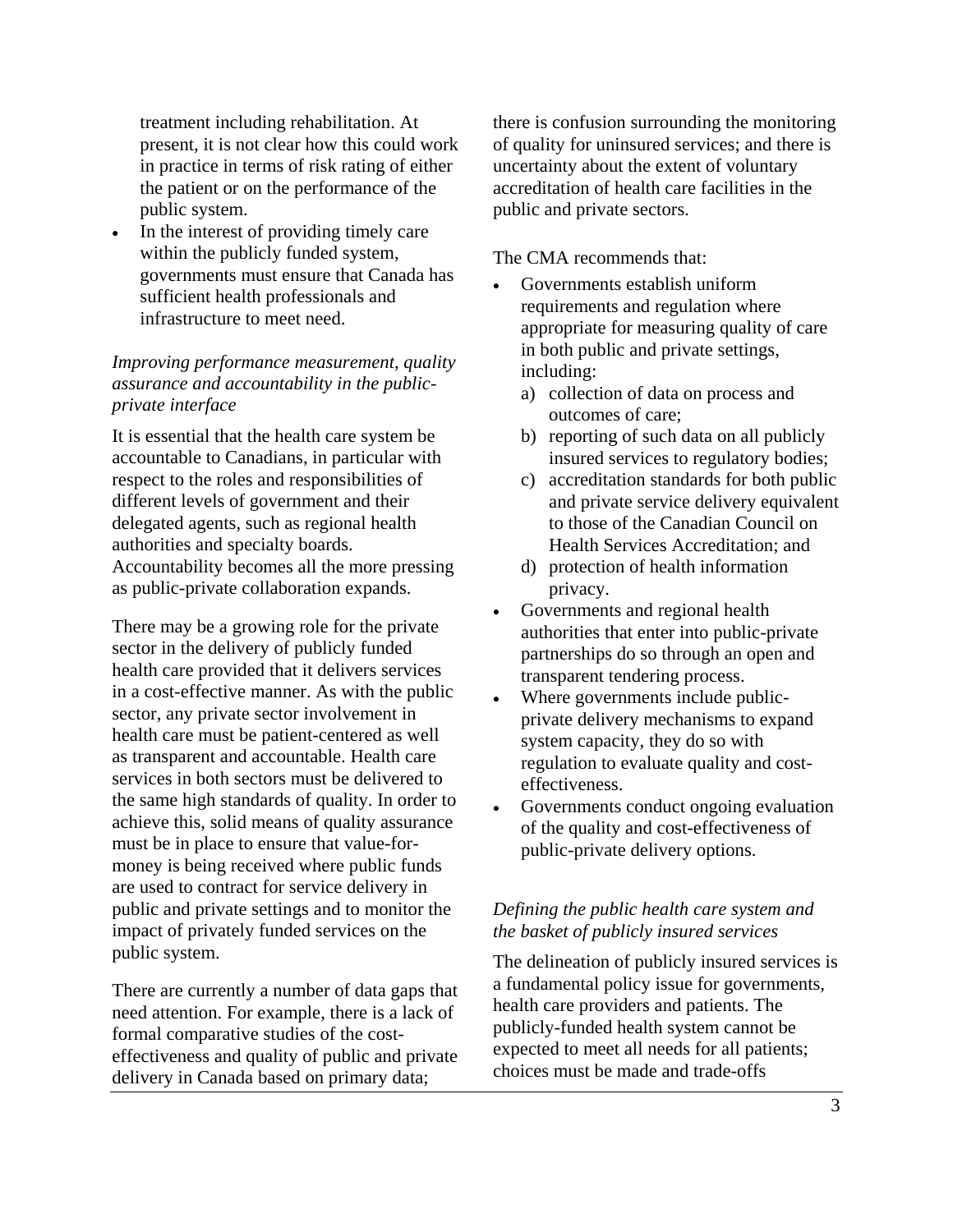negotiated. However, decisions about the basket of insured services have typically been ad hoc and made behind closed doors. The system has also been slow to respond to emerging technologies and shifts in the delivery of care.

At the present time the national medicare basket includes hospital and medical services. The provinces/territories also fund additional services at their discretion (e.g., seniors' drug coverage, home care). While this widens the scope of public coverage, it creates disparities in access across jurisdictions, and Canada is often referred to as a "patchwork quilt" in this regard.

The CMA recommends that:

- There should be ongoing periodic monitoring and reporting of the comparability of Canadians' access to a full range of medically necessary health services across the country.
- In keeping with the CMA's 1994 document Core and Comprehensive Health Services: A Framework for Decision-making, there is a need to define a set of nationally comparable, publicly funded core services. The nature of these services should be continually assessed in an evidence-based and transparent manner. The mode of delivery for these services should be at the discretion of local jurisdictions and may involve both the public and private sectors.
- Government health insurance plans should give adequate notice when services are to be delisted.

#### *Transparency and accountability in the regulation of physician activity within the public-private interface*

The ability of physicians to choose whether or not to participate in the public health insurance plan has been a key feature of

Medicare since its inception. Physicians are willing to accept reasonable limits on their ability to opt in or out of the public health plan to ensure that adequate access to medical services is maintained. In order to achieve this, an effective regulatory framework is required to govern the intersection of public and private health care and there must be concerted effort on the part of stakeholders to investigate the implications of and opportunities to minimize conflicts of interest. When considering options for the delivery of publicly insured services by the private sector, it is critical that the integrity of the public system is maintained and that Medicare remain the cornerstone of Canadian health care.

The reality for many physicians is that they must concurrently deal with multiple payers – patients covered by provincial/territorial health insurance plans, injured workers covered by workers' compensation boards and various groups of individuals covered by third-party insurers. Whatever the funding arrangement, the following fundamental characteristics of the physician-patient relationship cannot be altered:

- Patients should be able to choose their physician.
- Physicians must have freedom to advocate on behalf of their patients.
- Physicians should be allowed to have choice in their practice environments, including the right to opt out of the publicly funded system.
- It is the duty of providers to recognize and disclose potential conflicts of interest and to resolve them in the best interests of patients. The CMA will work with its divisions and affiliates to develop a code of conduct for physicians who provide services in the private sphere and for